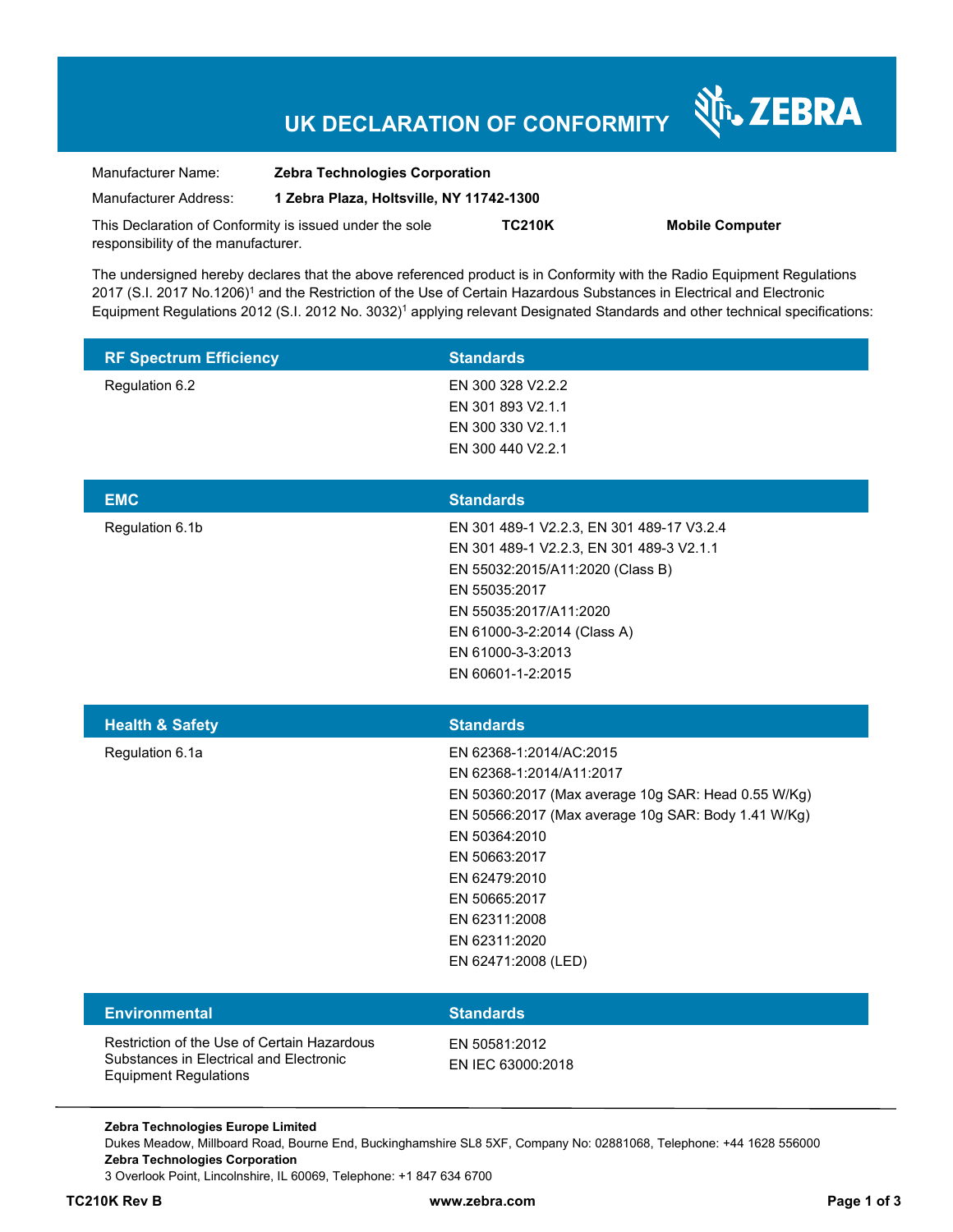## **UK DECLARATION OF CONFORMITY**



With regard to the Radio Equipment Regulations 2017 (S.I. 2017 No.1206)<sup>1</sup>, the conformity assessment procedure referred to in regulation 41(4)(a) and detailed in Schedule 2 has been followed.

 $^{\rm 1}$  As amended by applicable EU withdrawal legislation implemented at the time of issuing this declaration

**Signed on behalf of Zebra Technologies Corporation** 

*(Signature of authorized person)* Marco Belli Rev: B and Rev: B and Rev: B and Rev: B and Rev: B and Rev: B and Rev: B and Rev: B and Rev: B and Rev: B Sr. Manager, Regulatory Date: 1 September 2021 Place: Bourne End, UK